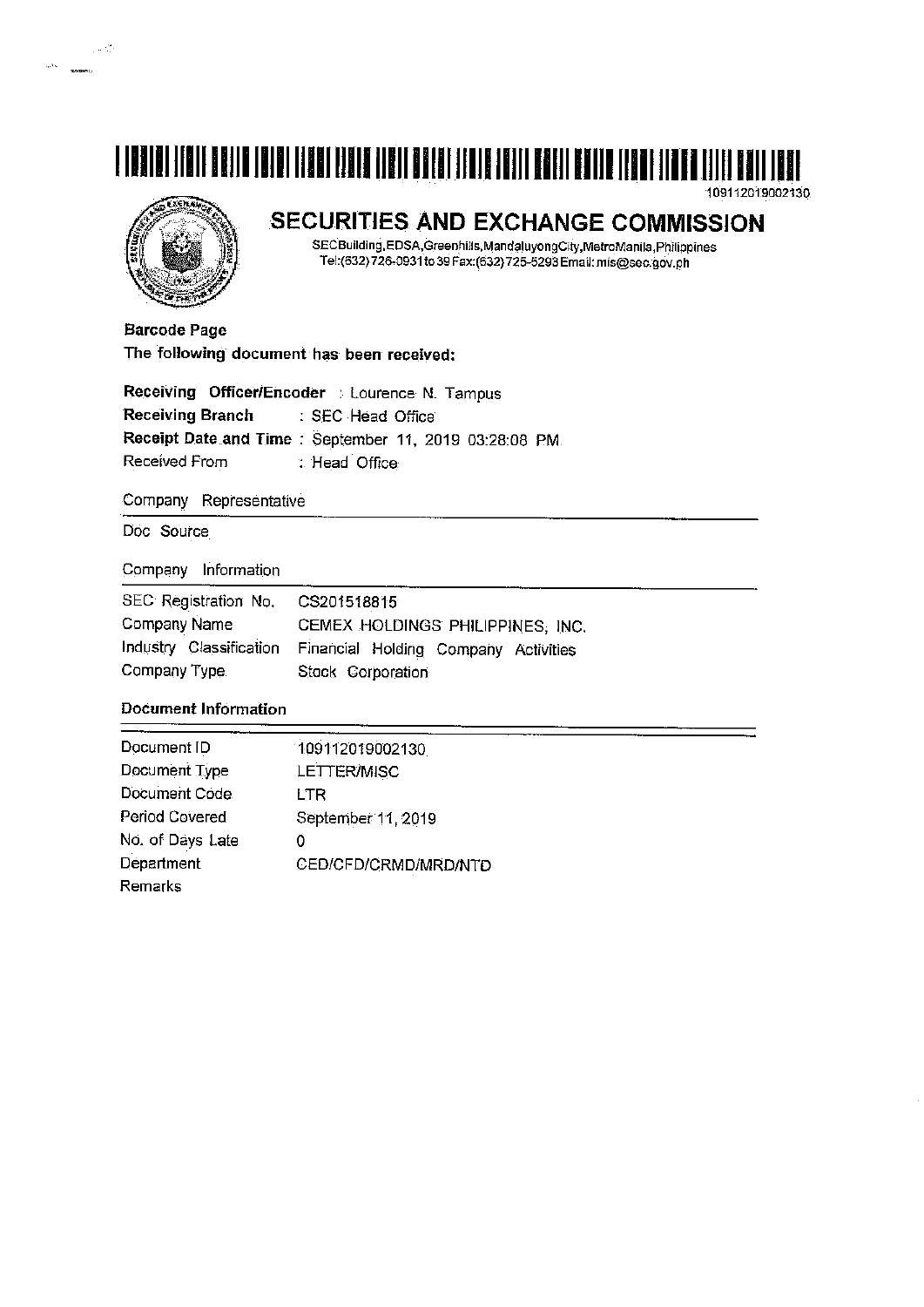# **COVER SHEET**

|                                                       |                          |                                                                                                |                           |   |               |   |                       |   |   |   |                                                                |          |    |   |   |   |            |                                       |   | CS201518815                |          |  |                                   |                                                         |   |   |   |                                        |   |  |  |
|-------------------------------------------------------|--------------------------|------------------------------------------------------------------------------------------------|---------------------------|---|---------------|---|-----------------------|---|---|---|----------------------------------------------------------------|----------|----|---|---|---|------------|---------------------------------------|---|----------------------------|----------|--|-----------------------------------|---------------------------------------------------------|---|---|---|----------------------------------------|---|--|--|
|                                                       |                          |                                                                                                |                           |   |               |   |                       |   |   |   |                                                                |          |    |   |   |   |            |                                       |   | S.E.C. Registration Number |          |  |                                   |                                                         |   |   |   |                                        |   |  |  |
| c                                                     | Ε                        | MIE                                                                                            |                           | х |               | н | O                     |   | D |   | N                                                              | G        | lS |   | P | н |            |                                       |   | Ρ                          | P        |  | N                                 | Е                                                       | S |   |   | N                                      | С |  |  |
|                                                       |                          |                                                                                                |                           |   |               |   |                       |   |   |   |                                                                |          |    |   |   |   |            |                                       |   |                            |          |  |                                   |                                                         |   |   |   |                                        |   |  |  |
|                                                       |                          |                                                                                                |                           |   |               |   |                       |   |   |   |                                                                |          |    |   |   |   |            |                                       |   |                            |          |  |                                   |                                                         |   |   |   |                                        |   |  |  |
| 3                                                     | 4                        | t                                                                                              | h                         |   | F             |   | o                     | o | r |   | P                                                              | е        | t  | r | o | n |            | M                                     | е | g                          | a        |  | P                                 |                                                         | a | z | a |                                        |   |  |  |
| в                                                     |                          |                                                                                                |                           |   |               |   | a                     |   |   | 3 | 5                                                              | 8        |    | S | е | n |            | G                                     |   |                            |          |  |                                   |                                                         | P | u |   | a                                      |   |  |  |
|                                                       |                          | e                                                                                              | n                         |   | е             |   |                       | M | a | k | a                                                              |          |    |   | C |   |            |                                       |   |                            |          |  |                                   |                                                         |   |   |   |                                        |   |  |  |
|                                                       |                          |                                                                                                |                           |   |               |   |                       |   |   |   |                                                                |          |    |   |   |   |            |                                       |   |                            |          |  |                                   |                                                         |   |   |   |                                        |   |  |  |
|                                                       |                          |                                                                                                |                           |   |               |   |                       |   |   |   |                                                                |          |    |   |   |   |            |                                       |   |                            |          |  |                                   |                                                         |   |   |   |                                        |   |  |  |
|                                                       |                          |                                                                                                |                           |   |               |   |                       |   |   |   |                                                                |          |    |   |   |   |            |                                       |   |                            |          |  |                                   |                                                         |   |   |   |                                        |   |  |  |
| (Business Address: No. Street City / Town / Province) |                          |                                                                                                |                           |   |               |   |                       |   |   |   |                                                                |          |    |   |   |   |            |                                       |   |                            |          |  |                                   |                                                         |   |   |   |                                        |   |  |  |
| <b>JANNETTE VIRATA SEVILLA</b><br>849-3600            |                          |                                                                                                |                           |   |               |   |                       |   |   |   |                                                                |          |    |   |   |   |            |                                       |   |                            |          |  |                                   |                                                         |   |   |   |                                        |   |  |  |
|                                                       |                          |                                                                                                |                           |   |               |   | <b>Contact Person</b> |   |   |   |                                                                |          |    |   |   |   |            |                                       |   |                            |          |  |                                   |                                                         |   |   |   | Company Telephone Number               |   |  |  |
|                                                       |                          |                                                                                                |                           |   |               |   |                       |   |   |   |                                                                |          |    |   |   |   |            |                                       |   |                            |          |  |                                   |                                                         |   |   |   |                                        |   |  |  |
|                                                       | Month                    | <b>Policy on Material Related Party Transactions</b><br>3<br>1<br>2<br><b>FORM TYPE</b><br>Day |                           |   |               |   |                       |   |   |   |                                                                |          |    |   |   | 0 | 6<br>Month |                                       |   | o                          | 6<br>Day |  |                                   |                                                         |   |   |   |                                        |   |  |  |
|                                                       |                          |                                                                                                |                           |   |               |   |                       |   |   |   |                                                                |          |    |   |   |   |            |                                       |   |                            |          |  |                                   | <b>First Wednesday of June</b><br><b>Annual Meeting</b> |   |   |   |                                        |   |  |  |
|                                                       |                          | <b>Fiscal Year</b>                                                                             |                           |   |               |   |                       |   |   |   | Issuer of Securities under SEC MSRD Order No. 9 series of 2016 |          |    |   |   |   |            |                                       |   |                            |          |  |                                   |                                                         |   |   |   |                                        |   |  |  |
|                                                       |                          |                                                                                                |                           |   |               |   |                       |   |   |   |                                                                |          |    |   |   |   |            | Secondary License Type, If Applicable |   |                            |          |  |                                   |                                                         |   |   |   |                                        |   |  |  |
| IС                                                    | G                        | IF                                                                                             |                           |   |               |   |                       |   |   |   |                                                                |          |    |   |   |   |            |                                       |   |                            |          |  |                                   |                                                         |   |   |   |                                        |   |  |  |
|                                                       |                          |                                                                                                | Dept. Requiring this Doc. |   |               |   |                       |   |   |   |                                                                |          |    |   |   |   |            |                                       |   |                            |          |  |                                   |                                                         |   |   |   | <b>Amended Articles Number/Section</b> |   |  |  |
|                                                       |                          |                                                                                                |                           |   |               |   |                       |   |   |   |                                                                |          |    |   |   |   |            |                                       |   |                            |          |  |                                   |                                                         |   |   |   |                                        |   |  |  |
|                                                       |                          |                                                                                                |                           |   |               |   |                       |   |   |   |                                                                |          |    |   |   |   |            |                                       |   |                            |          |  | <b>Total Amount of Borrowings</b> |                                                         |   |   |   |                                        |   |  |  |
| Total No. of Stockholders                             |                          |                                                                                                |                           |   |               |   |                       |   |   |   |                                                                | Domestic |    |   |   |   |            |                                       |   | Foreign                    |          |  |                                   |                                                         |   |   |   |                                        |   |  |  |
|                                                       |                          |                                                                                                |                           |   |               |   |                       |   |   |   | To be accomplished by SEC Personnel concerned                  |          |    |   |   |   |            |                                       |   |                            |          |  |                                   |                                                         |   |   |   |                                        |   |  |  |
|                                                       |                          |                                                                                                |                           |   |               |   |                       |   |   |   |                                                                |          |    |   |   |   |            |                                       |   |                            |          |  |                                   |                                                         |   |   |   |                                        |   |  |  |
| <b>File Number</b>                                    |                          |                                                                                                |                           |   |               |   |                       |   |   |   | LCU                                                            |          |    |   |   |   |            |                                       |   |                            |          |  |                                   |                                                         |   |   |   |                                        |   |  |  |
|                                                       |                          |                                                                                                |                           |   |               |   |                       |   |   |   |                                                                |          |    |   |   |   |            |                                       |   |                            |          |  |                                   |                                                         |   |   |   |                                        |   |  |  |
|                                                       | Cashier<br>Document I.D. |                                                                                                |                           |   |               |   |                       |   |   |   |                                                                |          |    |   |   |   |            |                                       |   |                            |          |  |                                   |                                                         |   |   |   |                                        |   |  |  |
|                                                       |                          |                                                                                                |                           |   |               |   |                       |   |   |   |                                                                |          |    |   |   |   |            |                                       |   |                            |          |  |                                   |                                                         |   |   |   |                                        |   |  |  |
|                                                       |                          |                                                                                                |                           |   | <b>STAMPS</b> |   |                       |   |   |   |                                                                |          |    |   |   |   |            |                                       |   |                            |          |  |                                   |                                                         |   |   |   |                                        |   |  |  |

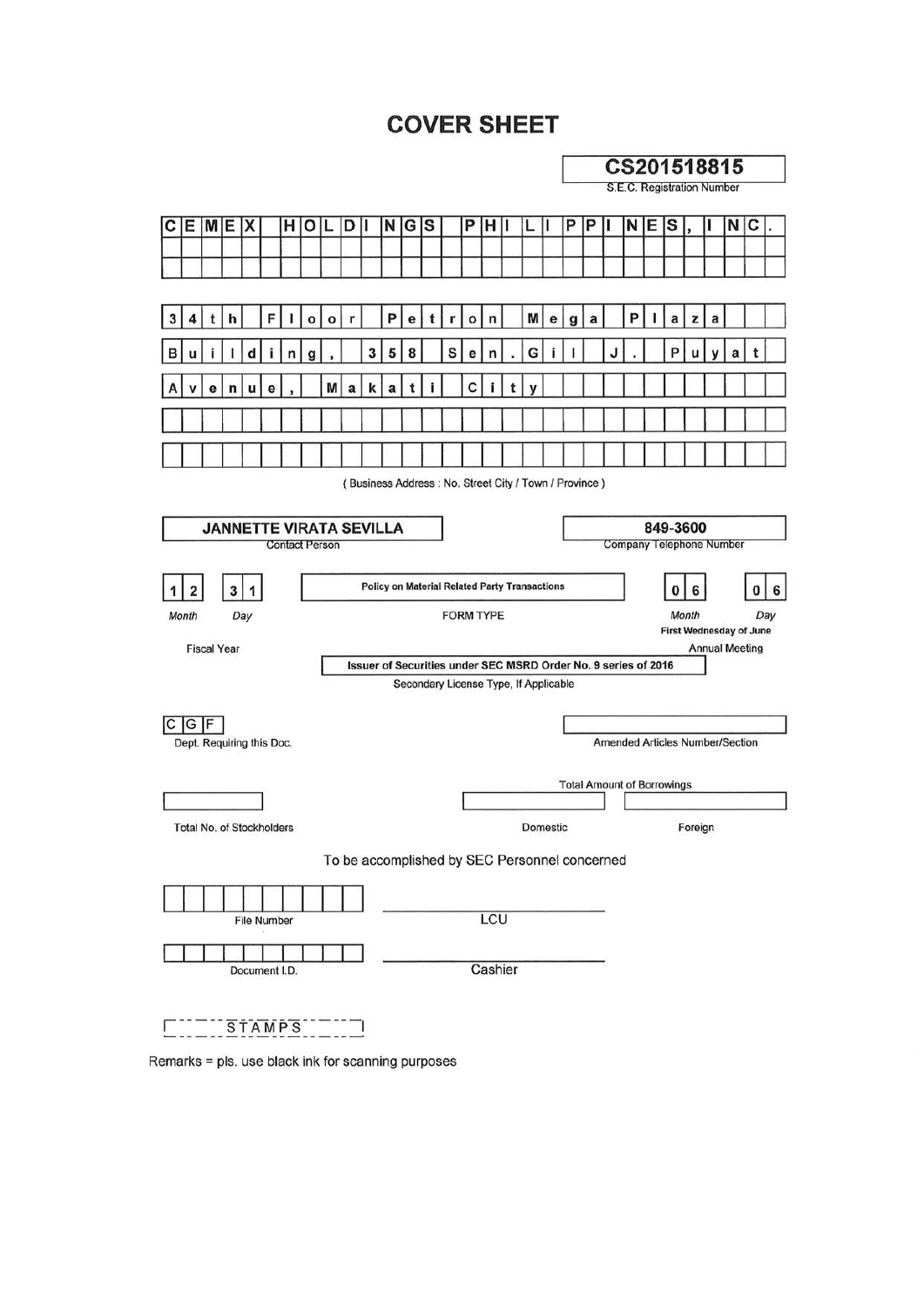

11 September 2019

#### **SECURITIES AND EXCHANGE COMMISSION**

Secretariat Building, PICC Complex Roxas Boulevard, Pasay City

Attention: Rachel Esther J. Gumtang-Remalante Officer-In-Charge, Corporate Governance and Finance Department

Dear Atty. Gumtang-Remalante:

In connection with SEC Memorandum Circular No. 10, Series of 2019, we submit the Policy on Material Related Party Transactions of CEMEX HOLDINGS PHILIPPINES, INC. (CHP) which was approved by the Board of Directors of CHP during its meeting held on 3 September 2019. The enclosed policy document is signed by CHP's Chairman of the Board and the Compliance Officer.

Very truly yours,

aun in vite Jannette Virata Sevilla Compliance Officer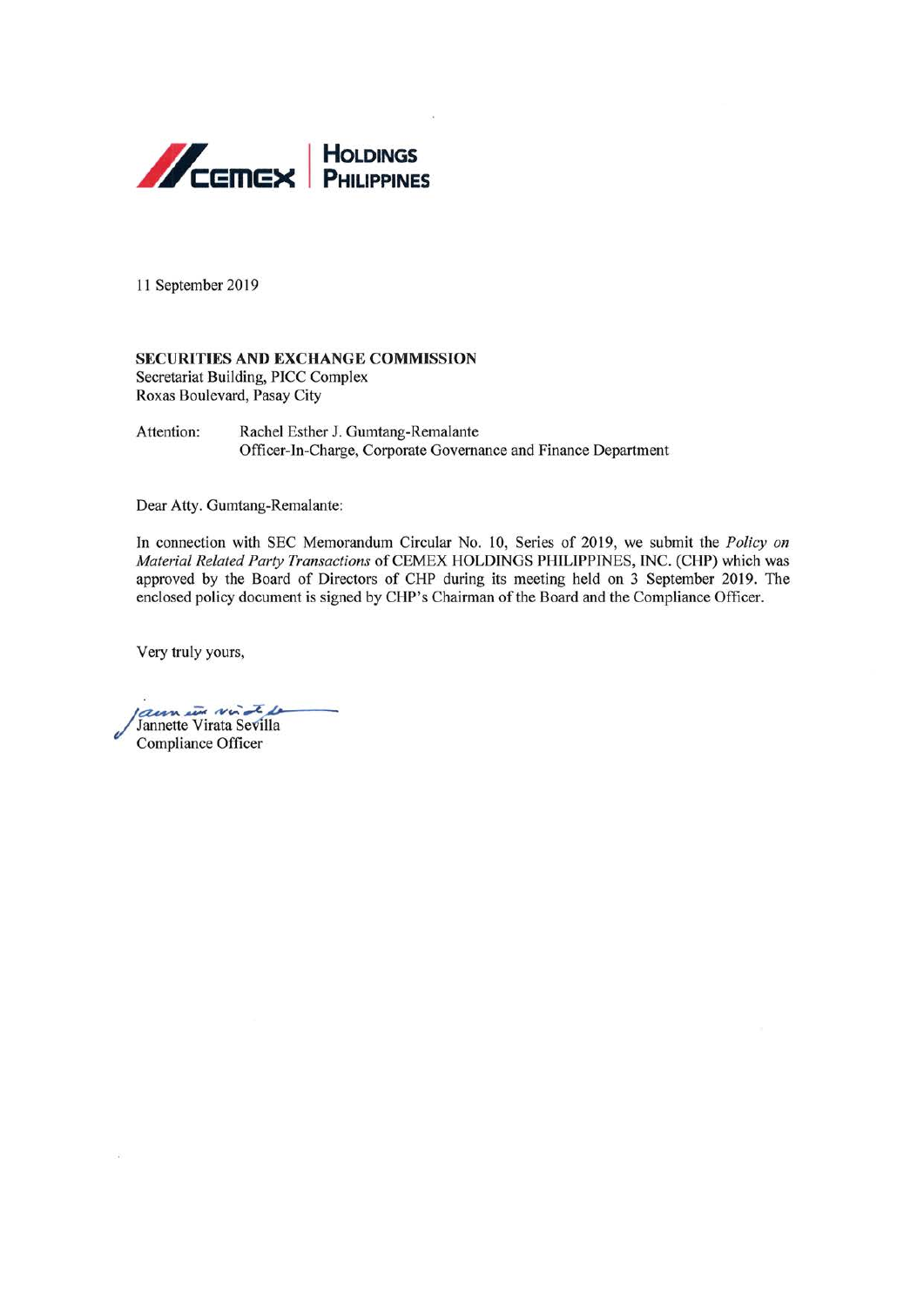#### **POLICY ON MATERIAL RELATED PARTY TRANSACTIONS OF**

### **CEMEX HOLDINGS PHILIPPINES, INC.**

Under the Revised Manual of Corporate Governance of the Corporation, the Board of Directors of CEMEX HOLDINGS PHILIPPINES, INC. is tasked, among others, to formulate and implement policies and procedures that would ensure the integrity and transparency of transactions between and among Related Parties (as defined in this Policy).

#### **Section 1. OBJECTIVE**

The purpose of this Policy is to:

- (a) Define the framework for the procedures and processes for the review, approval or ratification, monitoring and recording of Related Party Transactions (as defined in this Policy) of the Corporation;
- (b) Provide guidance to management and employees on the governance guidelines for Related Party Transactions and disclosure requirements; and
- (c) Supplement the *CEMEX Policy and Procedures with Respect to Related Person Transactions*, which is the general policy promulgated by the Board of Directors of CEMEX, S.A.B. de C.V. and applicable to the international group of companies of which the Corporation is a member.

#### **Section 2. DEFINITION OF TERMS**

For purposes of this Policy, the following terms shall have the following definitions:

**Audit Committee** refers to the Audit Committee of the Corporation.

**CEMEX** refers to CEMEX, S.A.B. de C.V. and its subsidiaries or affiliates (excluding the Corporation and the Corporation's subsidiaries and affiliates).

**Control** means the power to govern and dictate the financial and operating policy decisions and actions of another party; provided that in respect of the Corporation, a person or entity shall be deemed to control the Corporation if and only if such person or entity has all of the following:

- (1) the power to govern and dictate the financial and operating policy decisions and actions of the Corporation;
- (2) Exposure, or rights, to variable returns from its involvement with the Corporation; and
- (3) The ability to use its power over the Corporation to affect the amount of the Corporation's returns.

**Corporation** means CEMEX HOLDINGS PHILIPPINES, INC.

**Director**/s refers to the members of the Board of Directors of the Corporation

**Internal Audit** refers to the independent internal audit function of the Corporation headed by the Internal Auditor.

**Internal Auditor** refers to the Internal Auditor of the Corporation appointed by its Board of Directors.

**Material RPT** means any Related Party Transaction individually, or set of Related Party Transactions in aggregate over a twelve (12)-month period with the same Related Party, which meets the Materiality Threshold;

**Materiality Threshold** means at least ten percent (10%) of the Corporation's total consolidated assets, based on its latest audited financial statement, as provided for in the rules on material related party transactions for publicly listed companies set forth by SEC MC No. 10-2019.

**Officer/s** refers to the key executives or officers of the Corporation as disclosed in its By-Laws, General Information Sheet, Annual Reports (17-A), Information Statement to stockholders (20-IS), and company disclosures with the Philippine Stock Exchange (PSE).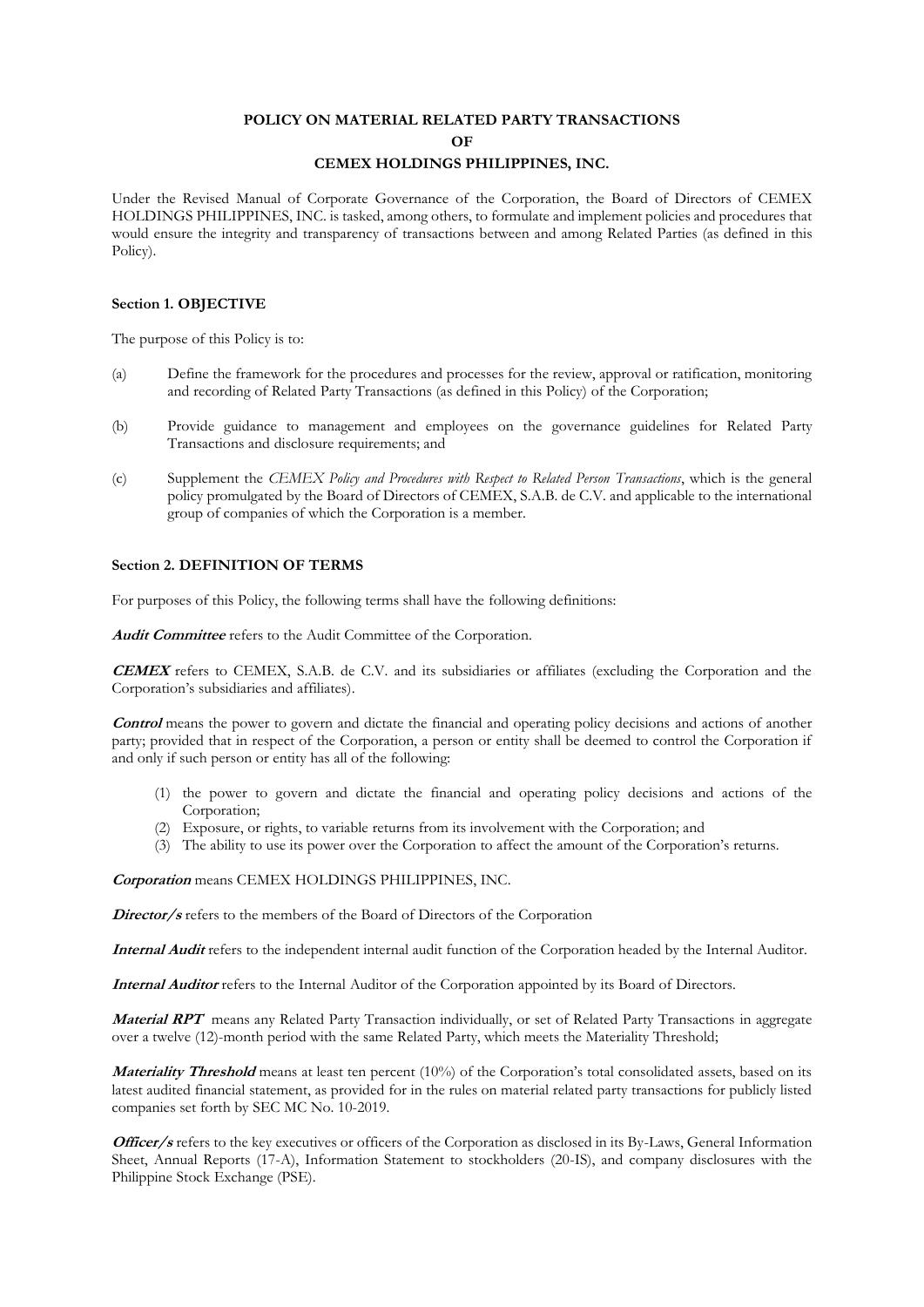#### **Related Party /ies** covers:

- (a) any of the Directors of the Corporation (and his/her spouse and relatives within the fourth civil degree of consanguinity or affinity, legitimate or common-law, if any of these persons have control, joint control or exercise significant influence over the Corporation);
- (b) any of the Officers of the Corporation (and his/her spouse and relatives within the fourth civil degree of consanguinity or affinity, legitimate or common-law, if any of these persons have control, joint control or exercise significant influence over the Corporation);
- (c) any of the Substantial Shareholders of the Corporation (and in the case of a natural person, his/her spouse and relatives within the fourth civil degree of consanguinity or affinity, legitimate or common-law), if any of these persons have control, joint control or exercise significant influence over the Corporation;
- (d) a subsidiary of the Corporation, which for purposes of this Policy is an entity over which the Corporation holds, directly or indirectly, at least a majority of the shares of stock entitled to vote or the voting power and over which the Corporation exercises Control;
- (e) an associate of the Corporation, which for purposes of this Policy per SEC MC No. 10-2019 is an entity (i) over which the Corporation holds, directly or indirectly, at least twenty percent (20%) of the shares of stock entitled to vote or the voting power, or (ii) over which the Corporation exercises Significant Influence;
- (f) an affiliate of the Corporation, which for purposes of this Policy per SEC MC No. 10-2019 is an entity linked directly or indirectly to the Corporation through any one or a combination of any of the following:

(i) Ownership, control or power to vote, whether by permanent or temporary proxy or voting trust, or other similar contracts, by an entity of at least ten percent (10%) or more of the outstanding voting shares of stock of the Corporation, or vice-versa;

(ii) Interlocking directorship or officership, except in cases involving independent directors as defined under existing regulations;

(iii) Common stockholders owning, directly or indirectly, at least ten percent (10%) of the outstanding voting shares of stock of Corporation and of such entity; or

(iv) Management contract or any arrangement granting the power to the Corporation to direct or cause the direction of management and policies of the entity, or vice-versa; or

(g) a joint venture or an entity that is controlled or jointly controlled or is significantly influenced or managed by a person who is a Related Party.

**Related Party Transaction/s** means a transfer of resources, services or obligations between the Corporation and a *Related Party*, regardless of whether a price is charged. It also includes outstanding transactions that are entered into with an unrelated party that subsequently becomes a Related Party.

**Related Party Registry** means a record of the organizational and structural composition, including any change thereon, of the Corporation and its Related Parties.

**SEC MC No. 10-2019** refers to the Rules on Material Related Party Transactions for Publicly-Listed Companies issued by the Philippines Securities and Exchange Commission under SEC Memorandum Circular No. 10, series of 2019.

**Senior Management** refers to the President & Chief Executive Officer, Treasurer & Chief Financial Officer, the Director for Business Services Organization, and the Director for Tax.

**Significant Influence** means the power to participate, in a decisive manner, in the formulation of financial and operating policy decisions of an entity, but without the power to control or jointly control (i) the implementation of those policy decisions or (ii) the management of said entity.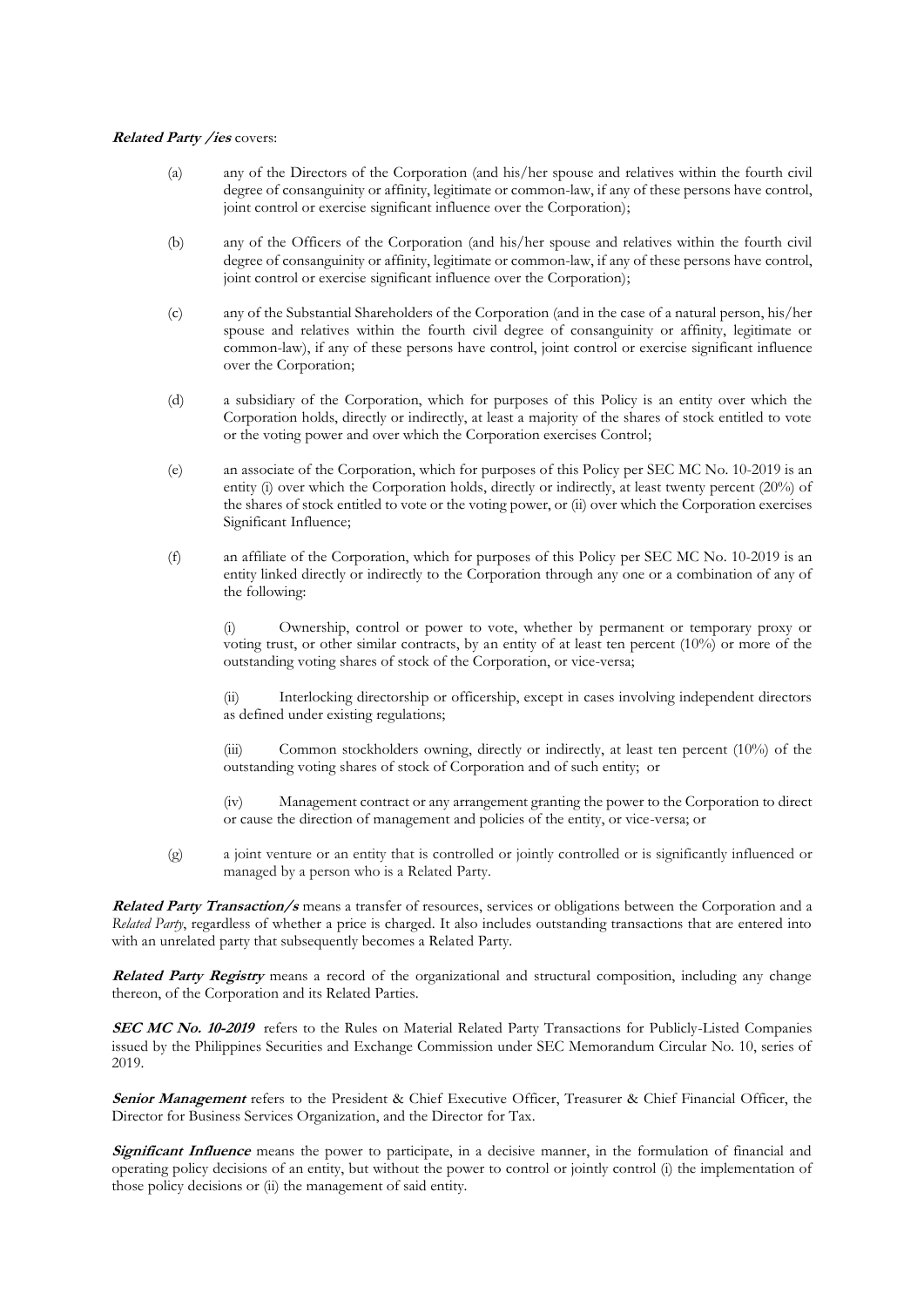**Substantial Shareholder** covers any entity or person who is directly or indirectly the beneficial owner of more than ten percent (10%) of any class of the shares of the Corporation.

#### **Section 3. GUIDELINES TO DETERMINE AND EVALUATE ARM'S-LENGTH NATURE OF A RELATED PARTY TRANSACTION**

The principle of arm's length requires that the terms of a transaction are fair and reasonable to the Corporation, made within an objective range of feasible terms that parties who are not related would reasonably arrive under similar or comparable circumstances or conditions.

In the event that such comparison cannot be obtained from transactions between non-Related Parties, a review shall be conducted of market information available, sourcing strategy applied and expected unquantifiable benefits to determine whether an arms-length approach has been used to select the Related Party vendor or service-provider to ensure that the Related Party Transaction is fair and reasonable to the Corporation. The **s**election of the most appropriate method should be based on the results of a thorough functional analysis of the entities and transactions under review – considering all the facts and circumstances of that transaction.

For instance, the primary methods generally used to determine and evaluate the arm's length nature of an amount charged in transactions between Related Parties can be summarized as follows:

- Comparable uncontrolled price: Compares price of goods or services with a comparable transaction.
- Resale price method: Subtracts an appropriate margin from the sale price to an independent company to estimate the intercompany price.
- Cost plus method: A mark-up is added to the cost incurred by the supplier to make an appropriate profit and calculate arm's length price.
- Profit split method: Combines the operating profit of two related parties and split it based on relative value of contribution to the operating profit.
- Transactional net margin: Compares relative intra-group profitability indicators with those of comparable companies.

When market prices and/or market conditions under comparable circumstances are not readily available, the Corporation may obtain transfer pricing studies, engage the services of an independent advisor, consultant or appraiser or external expert, open the transaction to a bidding process, conduct a tender, or resort to a publication/ public posting of the proposed transaction, or pursue other effective price discovery mechanisms.

Before the implementation of a Material RPT, the Board of Directors should appoint an external independent party to evaluate the fairness ofthe terms ofthe Material RPT. An external independent party may include, but is not limited to, auditing/accounting firms and third-party consultants and appraisers.

#### **Section 4. GOVERNANCE**

#### **4.1 Board of Directors**

The Corporation's Board of Directors shall have the overall responsibility in ensuring that transactions with Related Parties are handled in a sound and prudent manner, with integrity, and in compliance with applicable laws and regulations to protect the interest of the Corporation's shareholders and other stakeholders as a whole. Towards this end, the Board of Directors shall carry out the following duties and responsibilities:

- (a) To formulate and implement policies and procedures that would ensure the integrity and transparency of Related Party Transactions
- (b) To approve all Material RPTs that cross the Materiality Threshold and write-off of material exposures to Related Parties, as well as any renewal or material changes in the terms and conditions of Material RPTs previously approved
- (c) With the recommendation of the Audit Committee, to establish an effective audit, risk and compliance system to:
	- Determine, identify and monitor Related Parties, Related Party Transactions and Material RPTs;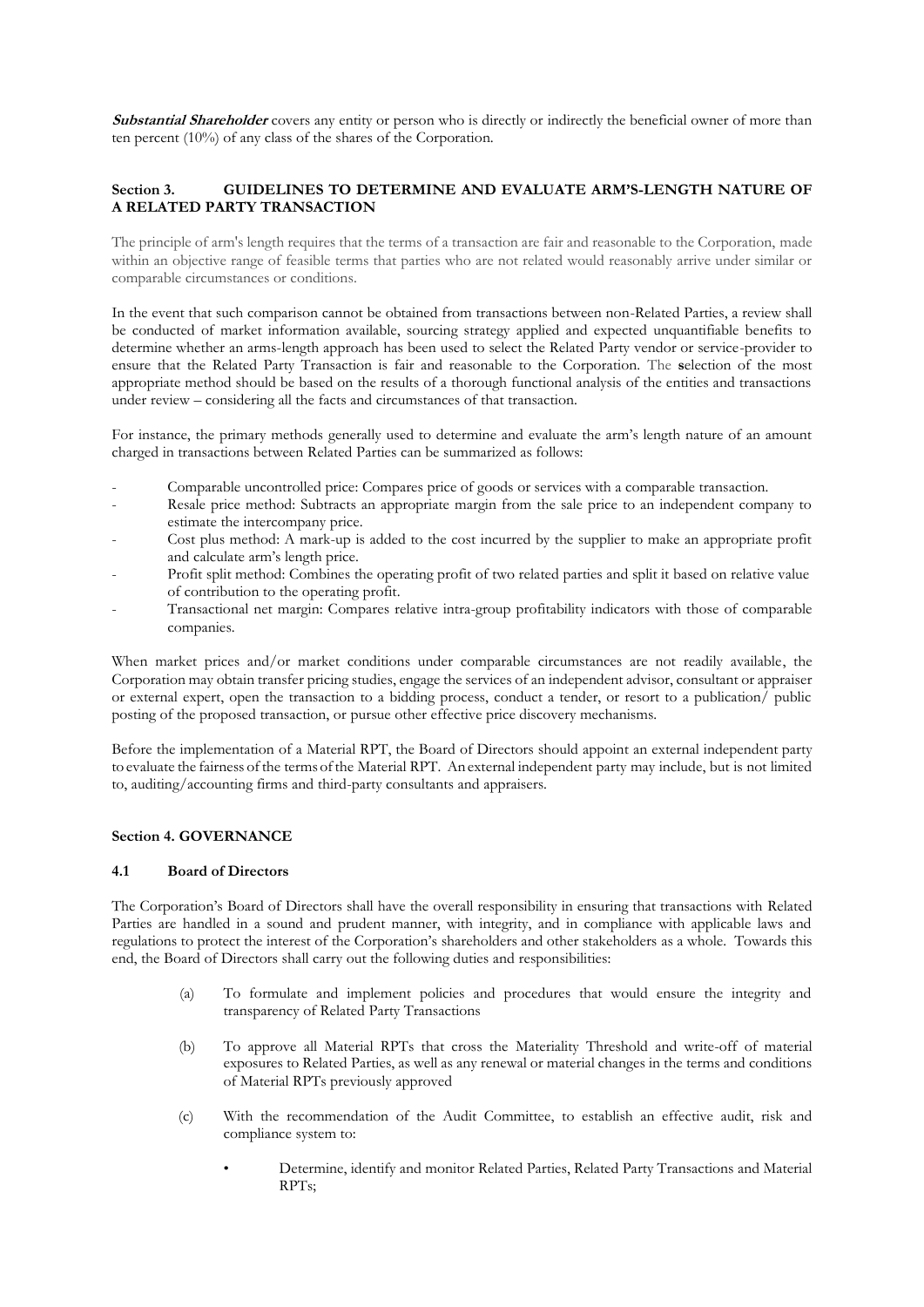- Continuously review and evaluate existing relationships between and among businesses and counterparties; and
	- Identify, measure, monitor and control risks arising from Material RPTs.

#### **4.2 Audit Committee**

The Audit Committee shall assist the Board of Directors in reviewing the procedures and processes related to the monitoring, tracking and identification of Related Party Transactions and determining their sufficiency to ensure compliance with the relevant requirements under this Policy and other applicable policies of the Corporation, law or regulations.

The procedures and processes shall be reviewed by the Audit Committee on an ad-hoc basis, based on the recommendations from the Internal Audit or Senior Management.

The Audit Committee shall evaluate Material RPTs to ensure compliance with relevant procedures and processes under this Policy and other applicable policies of the Corporation, law and regulations. The review of Material RPTs must take the following into consideration:

- the nature of the parties' interest in the transaction;
- the essential terms of the transactions, including the amount involved and the type of transactions;
- the importance of the transaction for the Corporation and the Related Party;
- whether the transaction could affect the impartiality of any of the Corporation's directors with respect to the interest of the Corporation and any of its shareholders;
- fair treatment of shareholders; and
- any other circumstance deemed relevant by the Audit Committee

#### **4.3 Senior Management**

Senior Management shall implement appropriate controls to effectively manage and monitor Material RPTs on a per transaction and aggregate basis. Exposures to Related Parties shall also be monitored on an ongoing basis to ensure compliance with this Policy (including and without prejudice to other applicable policies of the Corporation, law or regulations).

Senior Management, with the assistance of the Corporate Secretary, shall conduct a quarterly review of and update, where necessary, the list of the Corporation's Related Parties, and shall accordingly submit any updates to the Audit Committee and the Board of Directors for their information.

The Compliance Officer shall advise and provide assistance to the Treasurer & Chief Financial Officer in ensuring that Material RPTs are reviewed and approved in accordance with this Policy.

#### **Section 5. APPROVAL PROCESS**

- **5.1** All individual Material RPTs shall be subject to approval under the following procedure:
	- (a) the Audit Committee shall review and evaluate the Material RPT, and endorse the same to the Board of Directors for approval; and
	- (b) the Material RPT shall require the approval of at least two-thirds (2/3) vote of the members of the Board of Directors, with at least a majority of the independent directors voting to approve the Material RPT.

For aggregate Related Party Transactions within a twelve (12)- month period with the same Related Party that breaches the Materiality Threshold, the review and approval requirement above described is required for the Related Party Transaction/s that meets and exceeds the Materiality Threshold.

**5.2** Material changes in the terms and conditions of a Material RPT shall likewise require the review and approvals in Section 5.1. Material changes shall include, but are not limited to, changes in the price, interest rate, maturity date, payment terms, commissions, fees, tenor and collateral requirement of the Material RPT.

Transactions meeting the Materiality Threshold that were entered into with an unrelated party that subsequently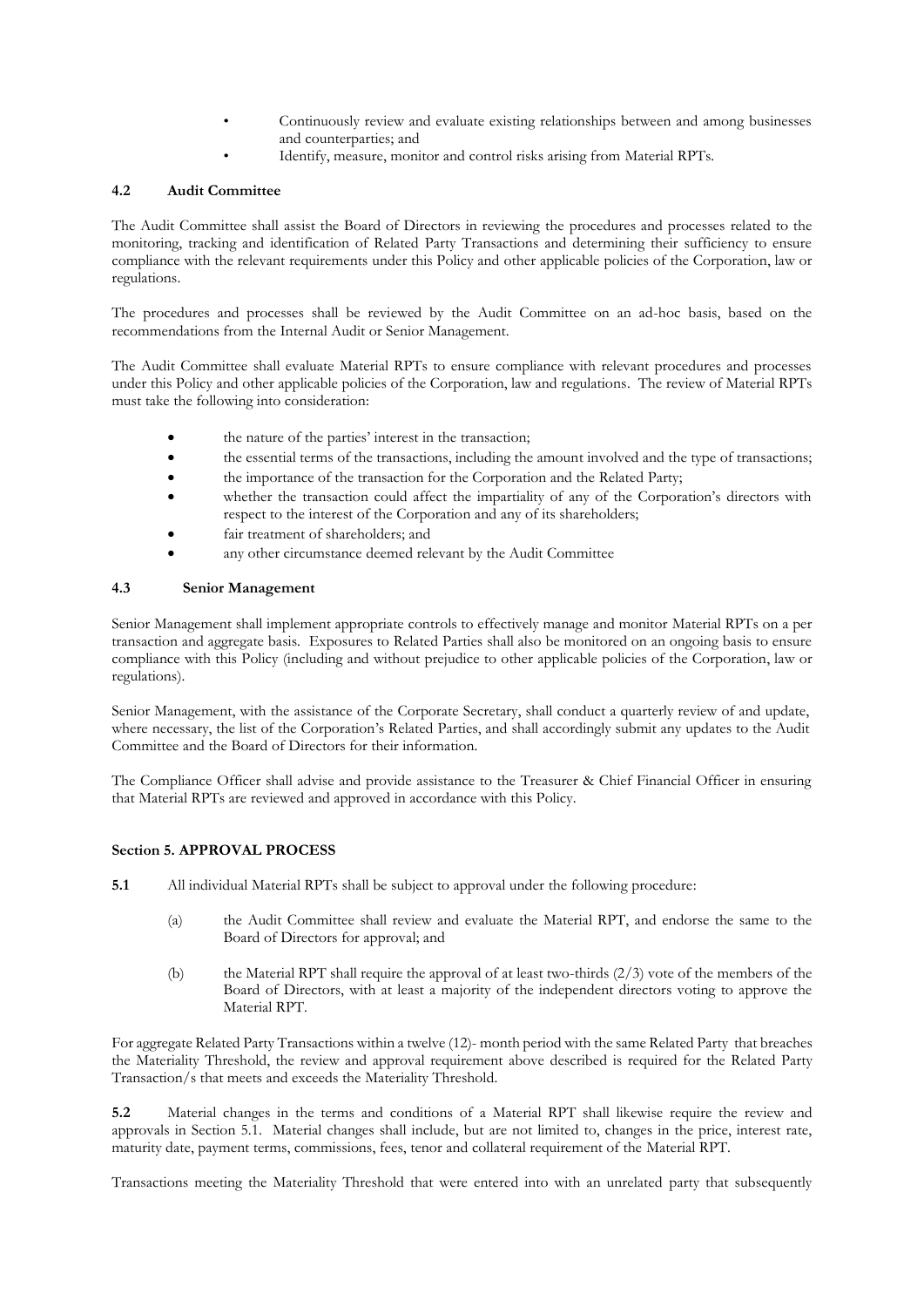becomes a Related Party are excluded from the review and approval process in Section 5.1; however, any alteration to the terms and conditions, or increase in exposure level, related to these transactions after the non-related party becomes a Related Party shall require the review and approvals in Section 5.1.

**5.3** All Material RPTs may only be approved if the Audit Committee determines that the transactions are, under the circumstances, (i) fair and reasonable to the Corporation and (ii) on terms consistent with the arm's length principle or can be justified on a legitimate business case basis. The Audit Committee may require Senior Management and/or representative of the area concerned to provide additional information and documents and to attend such meeting/s of the Audit Committee where the review of the Related Party Transaction will be undertaken.

**5.4** In the event that the vote of a majority of the independent directors under Section 5.1(b) is not secured, the Material RPT may be ratified by the vote of the stockholders representing at least two- thirds (2/3) of the outstanding capital stock of the Corporation.

**5.5** Directors or Officers who are parties to any Related Party Transaction (regardless of whether or not the Materiality Threshold is met) or has a personal interest in any Related Party Transaction should abstain from participating in discussions and approval of the same. In case they refuse to abstain, or the Board of Directors requests for their presence during the meeting, their attendance shall not be counted for the purpose of assessing the presence of a quorum and their votes shall not be counted for purposes of determining approval.

**5.6** The approval of a Material RPT may be conditioned upon the Corporation and the Related Party taking any additional actions that the Audit Committee or the Board of Directors deems appropriate, such as but not limited to, requiring the Related Party to resign from or change position within the Corporation or the Related Party, decreasing the duration or limiting the magnitude of the Material RPT, or requiring that information about the Material RPT be documented and that reports reflecting the nature and amount of the Related Party Transaction be delivered to the Audit Committee or the Board of Directors, on a regular basis, or requiring that either the Corporation or the Related Party has the right to terminate the Related Party Transaction by giving a specified period of advance notice, or appointing the Corporation's representative to monitor various aspects of the Related Party Transaction.

**5.7** It shall be incumbent upon the concerned Director, Officer or Substantial Shareholder, as the case may be, to fully and accurately disclose to the Audit Committee and the Board of Directors all material facts related to Material RPTs as well as their direct and indirect financial interest in any transaction or matter that may affect or is affecting the Corporation. Such disclosure shall be made at the respective meetings of the Audit Committee and the Board of Directors where the Material RPT will be presented for approval and before the completion or implementation of the Material RPT.

**5.8** The Board of Directors or the Audit Committee may, in its discretion, review any Related Party Transaction, regardless of whether or not the transaction meets the Materiality Threshold, for the purpose of determining whether or not the Related Party Transaction is, under the circumstances, fair and reasonable to the Corporation and is on terms consistent with the arm's length principle, or can be justified on a legitimate business case basis.

Any of the Senior Management and/or representative of the affected functional area (including the Director, Officer or Substantial Shareholder concerned) may be requested to provide additional information and documents and to attend such meeting/s of the Board of Directors or Audit Committee, as the case may be, where the review of the Related Party Transaction will be undertaken.

**5.9** Except when the particular transaction meets the Materiality Threshold, the employment or service arrangements and corresponding compensation packages involving any of the Directors or Officers for the performance of the duties or functions of their respective offices are excluded from the coverage of this Policy.

### **Section 6. SPECIFIC PROVISIONS FOR CERTAIN TRANSACTIONS**

**6.1** In respect of any of the License Agreements with CEMEX (as defined in Section 6.2) or the Service Agreements with CEMEX (as defined in Section 6.2), any amendment, revision, extension or supplement to any of these agreements which pertain to the:

- (i) royalty/license fee or service fee, as applicable, payable to CEMEX under the agreement; or
- (ii) the period or duration of the agreement,

shall be subject to approval under the following procedure: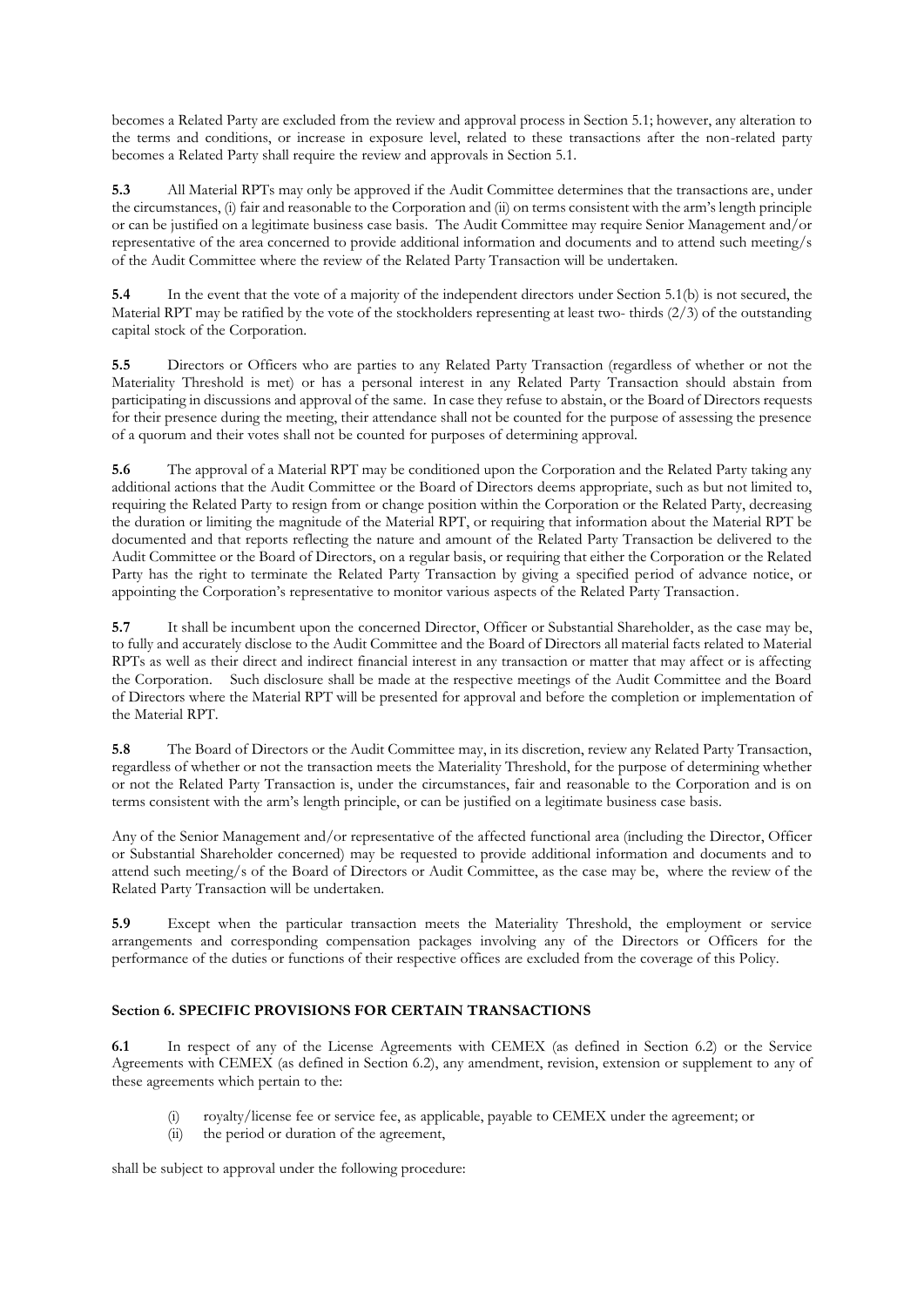- (a) the Audit Committee shall review and evaluate the transaction, and endorse the same to the Board of Directors for approval; and
- (b) the transaction shall require the approval of at least a majority of the members of the Board of Directors, with at least two (2) independent directors voting to approve the same.

**6.2** "License Agreements with CEMEX" refer to (i) the Trademark License Agreement between CEMEX, S.A.B. de C.V. and CEMEX Asia Research AG (a subsidiary of the Corporation) which became effective on January 1, 2016 and pursuant to which CEMEX, S.A.B. de C.V. granted a non-exclusive use of the various CEMEX trademarks in the Philippines, and (ii) the Non Exclusive Use, Exploitation and Enjoyment of Assets License Agreement between CEMEX Research Group AG and CEMEX Asia Research AG which also became effective on January 1, 2016 and pursuant to which CEMEX Research Group AG granted a non-exclusive license to use different trademarks, names and intellectual property assets, such as the brands "APO", "Island" and "Rizal", and other related names and trademarks, processes and information technology, software, industrial models.

"Service Agreements with CEMEX" refer to the Business Support Services Agreements entered into on January 1, 2017 by the principal operating subsidiaries of the Corporation, i.e., APO Cement Corporation ("APO Cement") and Solid Cement Corporation ("SOLID Cement"), respectively, with CEMEX Central, S.A. de C.V. ("CEMEX Central"). Pursuant to these services agreements, CEMEX Central provides each of the subsidiaries, whether performed directly by CEMEX Central or indirectly through its sub-contractor, with various services necessary for the operation of the subsidiaries. These foregoing services were previously performed by CEMEX Central as sub-contractor through and pursuant to Service Agreements that were entered into on June 1, 2009 by each of the subsidiaries with CEMEX Asia Pte. Ltd. (through its regional headquarters in the Philippines).

**6.3** If the transaction subject of Section 6.1 meets the Materiality Threshold, the approval procedure defined under Section 5.1 shall apply instead.

#### **Section 7. SELF-ASSESSMENT AND PERIODIC REVIEW OF POLICY.**

The Internal Audit shall conduct a periodic review of the effectiveness of the company's system and internal controls governing Material RPTs to assess consistency with the board-approved policies and procedures. The resulting audit reports, including exceptions or breaches in limits, shall be communicated directly to the Audit Committee.

The Corporation's Compliance Officer shall ensure that the Corporation complies with relevant rules and regulations and is informed of regulatory developments in areas affecting Related Parties. The Compliance Officer shall aid in the review of the Corporation's transactions and identify any potential Material RPT that would require review by the Audit Committee and the Board of Directors. The Compliance Officer shall ensure that this Policy is kept updated and is properly implemented throughout the Corporation.

#### **Section 8. DISCLOSURE AND REPORTING REQUIREMENTS.**

**8.1** Each of the Directors and Officers shall be responsible for providing in writing to the Treasurer & CFO through the Office of the Corporate Secretary and Compliance Officer, the following information:

- (a) the names of his/her spouse and relatives within the fourth civil degree of consanguinity or affinity, legitimate or common-law, and
- (b) any potential Related Party Transaction involving him/her or his/her spouse and relatives within the fourth civil degree of consanguinity or affinity, legitimate or common-law, or any entity that is Controlled or jointly Controlled by, or Significantly Influenced by him/her or foregoing relatives.

**8.2** The Treasurer & CFO shall be primarily responsible for keeping a Related Party Registry with records of all Related Party Transactions, including Material RPTs.

**8.3** The Treasurer & CFO shall submit, on a quarterly basis, to the Audit Committee and the Board of Directors the nature, amount of transactions and outstanding balances concerning all Related Party Transactions including Material RPTs, and such other information as may be requested by the Audit Committee or the Board of Directors, as the case may be.

**8.4** The Treasurer & CFO and the BSO Director, in coordination with Investor Relations Director and the